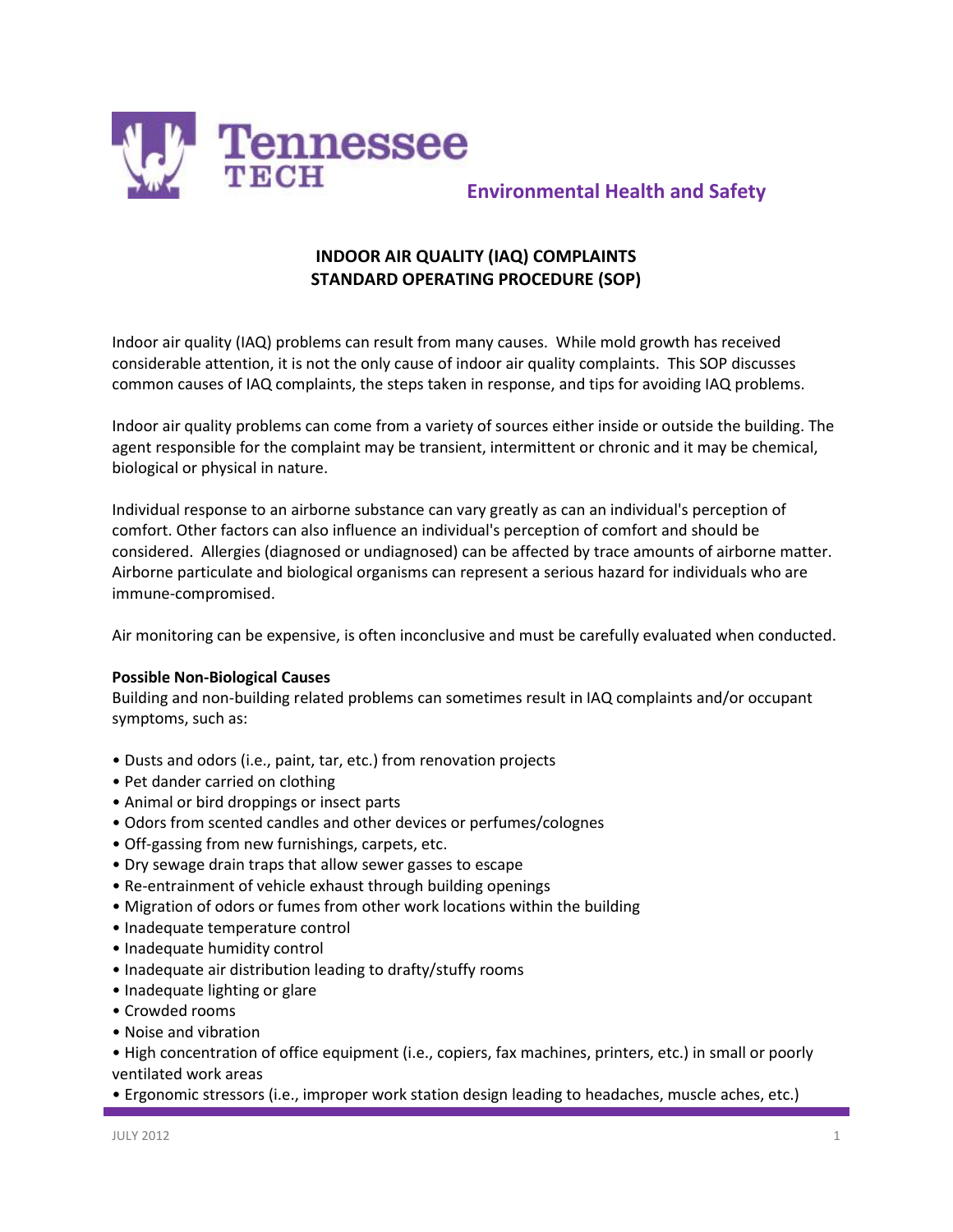• Personal factors, such as stress at work or home, allergies, etc.

### **Possible Biological Causes**

Fungus (mold), a common bioaerosol contamination, occurs in buildings that are susceptible to water leaks and other sources of moisture. Contaminants can also be introduced into buildings from stagnant water in HVAC air distribution systems. In general, prevention of microbiological contamination is accomplished by controlling sources of moisture.

### **Procedure for Reporting IAQ Complaints**

- 1. The person or persons who are affected by the indoor air quality shall contact their supervisor/department head. The supervisor/department head will notify Facilities Services (372-3227). Notification may be by telephone, e-mail, verbal, written letter or other means. No employee shall be retaliated against for initiating a complaint. Facilities Services shall be responsible for evaluating the building's mechanical systems relative to the indoor air quality complaint.
- 2. The complaint shall be investigated and a corrective action recommended. The complaint may be investigated and resolved by a single department (e.g. Facilities Services). However, when an indoor air quality complaint is complex or the agent(s) is/are unknown, Facilities Services will work with Environmental Health and Safety (EHS). The investigation shall be made in a timely manner based on the perceived degree of hazard.
	- a. In some cases the cause(s) of an indoor air quality complaint are obvious and an exhaustive review of the building is unnecessary. However, often the cause is unknown and a more rigorous approach must be taken to identify the agent(s). The complainant will complete IAQ forms which include a questionnaire and a diary of symptoms. These forms will be sent to the supervisor/ department head after a complaint has been reported. These forms may be used to identify potential problems. Note that other data collection tools may also be used at the discretion of the investigator.
	- b. If air monitoring for mold is requested by the complainant, and determined not necessary by EHS, mold testing may be conducted, however, it will be the responsibility of the department requesting the sampling to pay for this service. EHS can obtain mold sampling equipment, collect samples using recognized protocol and interpret the results.
- 3. Results of the investigation shall be communicated to the person(s) who initiated the complaint. This shall also apply to cases where the source(s) of the complaint cannot be determined. EHS shall also inform the complainant of the degree of risk (risk communication).